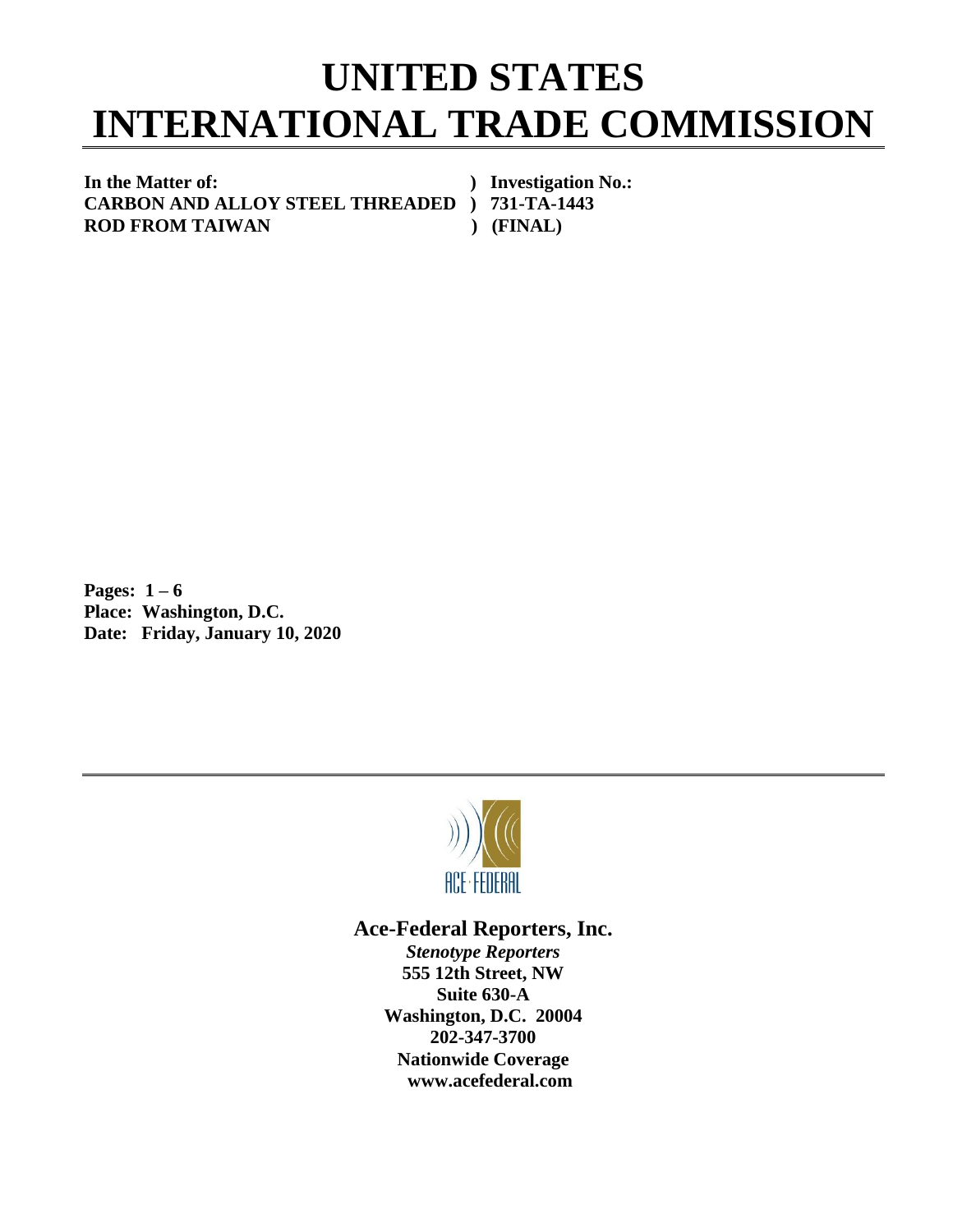1 THE UNITED STATES INTERNATIONAL TRADE COMMISSION 2 3 In the Matter of: (a) Investigation No.: 4 CARBON AND ALLOY ) 731-TA-1443 5 STEEL THREADED ) (Final) 6 ROD FROM TAIWAN ) 7 8 9 Friday, January 10, 2020 10 Main Hearing Room (Room 101) 11 U.S. International 12 Trade Commission 13 500 E Street, S.W. 14 Washington, D.C. 15 The meeting, commenced, pursuant to notice, at 16 11:00 a.m., before the Commissioners of the United States 17 International Trade Commission, Commissioner David S. 18 Johanson, presiding. 19 20 APPEARANCES: 21 On behalf of the International Trade Commission: 22 COMMISSIONERS: 23 DAVID S. JOHANSON, CHAIRMAN 24 RHONDA K. SCHMIDTLEIN, COMMISSIONER (via 25 telephone)

1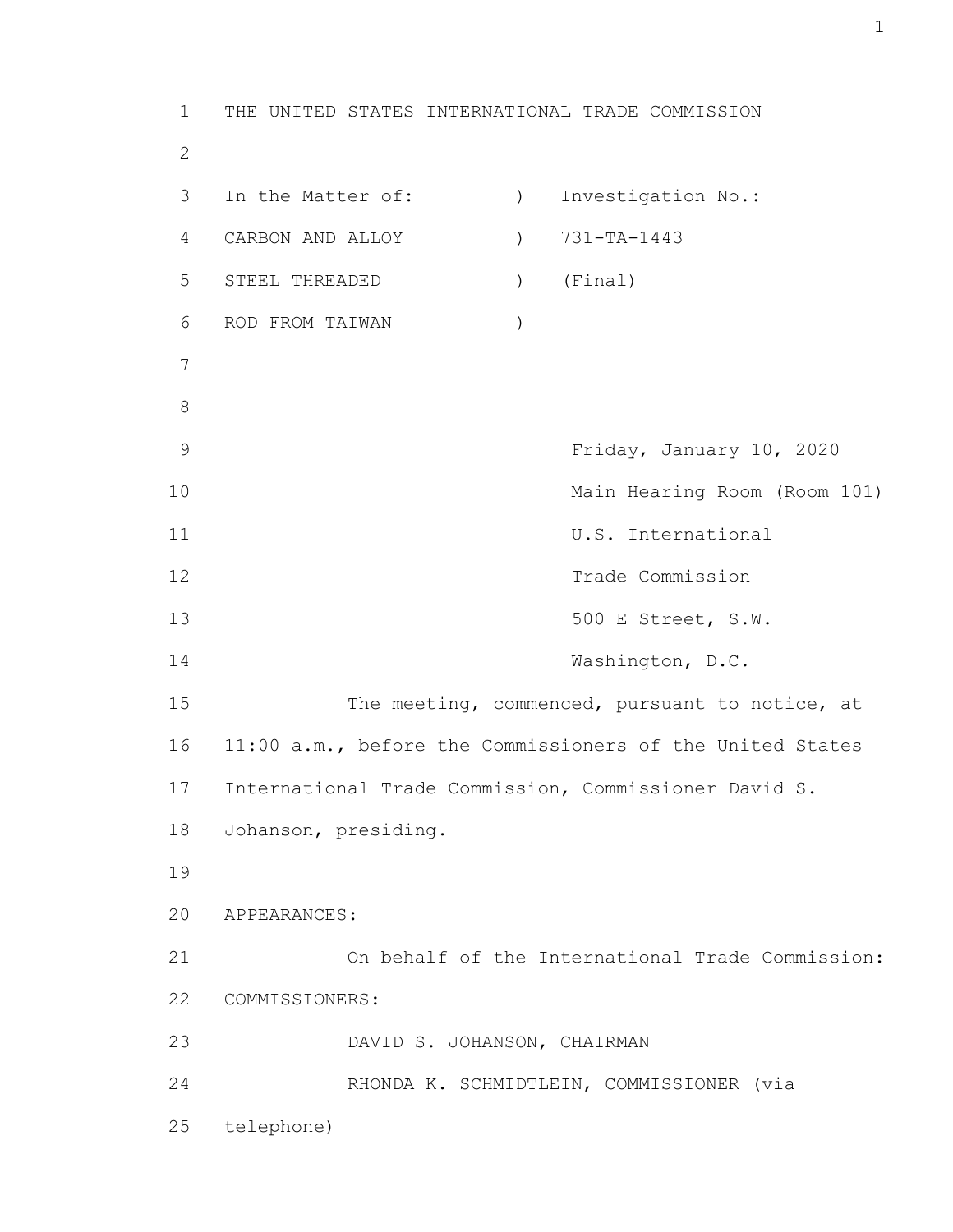1 APPEARANCES (CONTINUED): 2 JASON E. KEARNS, COMMISSIONER 3 RANDOLPH J. STAYIN, COMMISSIONER 4 AMY A. KARPEL, COMMISSIONER 5 6 STAFF: 7 KRISTINA LARA, INVESTIGATOR 8 GREGORY LAROCCA, INTERNATIONAL TRADE ANALYST 9 LAUREN GAMACHE, INTERNATIONAL ECONOMIST 10 DAVID BOYLAND, ACCOUNTANT/AUDITOR 11 DARLENE SMITH, STATISTICIAN 12 PATRICK GALLAGHER, ATTORNEY/ADVISOR 13 ELIZABETH HAINES, SUPERVISORY INVESTIGATOR 14 15 TYRELL BURCH, MANAGEMENT ANALYST 16 17 18 19 20 21 22 23 24 25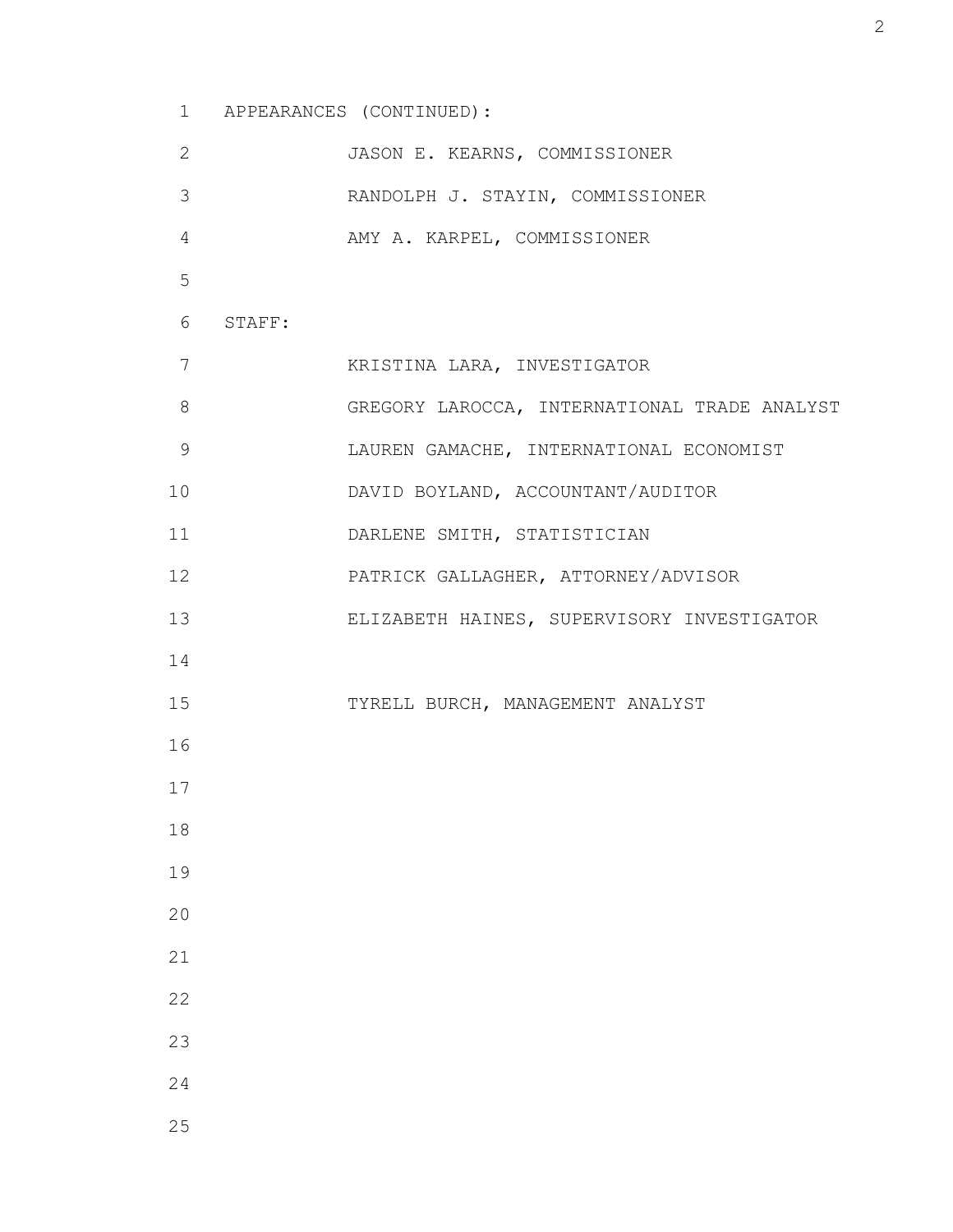1 PROCEEDINGS 2 (11:00 a.m.) 3 MR. BURCH: Will the room please come to order. 4 Commissioner Schmidtlein are you there? 5 COMMISSIONER SCHMIDTLEIN: Yes. 6 CHAIRMAN JOHANSON: Good morning. This meeting 7 of the U.S. International Trade Commission will now come to 8 order. 9 Welcome to Commissioner Schmidtlein who is 10 participating by telephone. 11 COMMISSIONER SCHMIDTLEIN: Good morning. 12 CHAIRMAN JOHANSON: I understand that there are 13 no agendas for future meetings or outstanding action jackets 14 to consider. 15 Is there any objection to approval of the minutes 16 of December 3, 5, 6, 12 and 18th of 2019? Or Ratification 17 List 20-001? 18 (No response.) 19 CHAIRMAN JOHANSON: Hearing none, they are 20 approved. 21 Next we turn to the vote on the Final phase of 22 Investigation No. 731-TA-1443 concerning imports of Carbon 23 and Alloy Steel Threaded Rod from Taiwan. 24 Welcome to Ms. Haines and the staff who 25 participated in this investigation.

3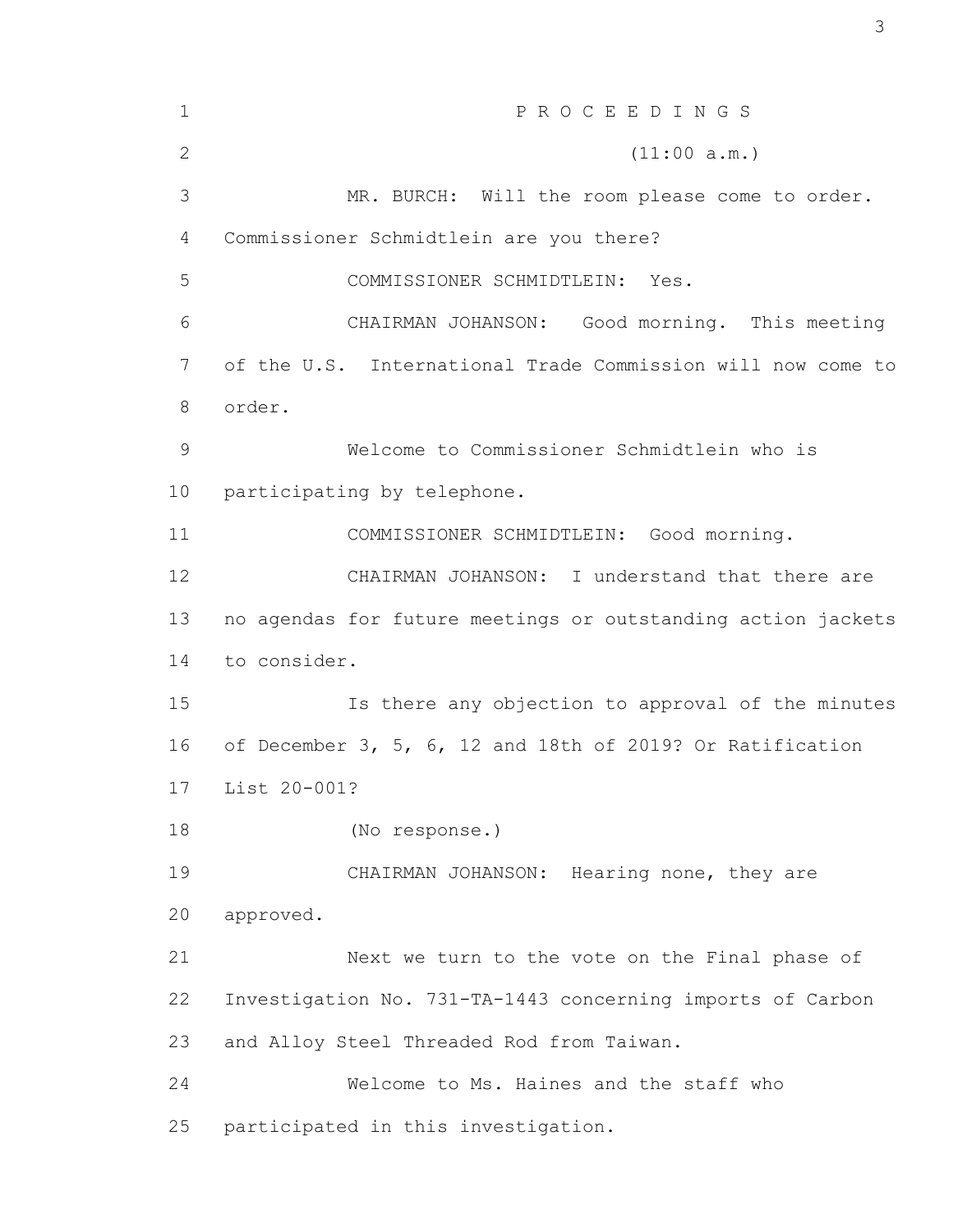1 Are there any questions for the staff? 2 (No response.) 3 CHAIRMAN JOHANSON: Are there any additions or 4 corrections to the staff report? 5 MS. HAINES: Elizabeth Haines, there are no 6 additions or revisions to the staff report. 7 CHAIRMAN JOHANSON: Is there any objection to 8 approval of the staff report? 9 (No response.) 10 CHAIRMAN JOHANSON: Hearing none, it is 11 approved. 12 Mr. Secretary, will you please call the roll? 13 MR. BURCH: Commissioner Stayin? 14 COMMISSIONER STAYIN: I vote affirmative. 15 MR. BURCH: Commissioner Schmidtlein? 16 COMMISSIONER SCHMIDTLEIN: I vote in the 17 affirmative. 18 MR. BURCH: Commissioner Johanson? 19 COMMISSIONER JOHANSON: I vote in the 20 affirmative. 21 MR. BURCH: Commissioner Kearns? 22 COMMISSIONER KEARNS: I vote in the affirmative. 23 MR. BURCH: Commissioner Karpel? 24 COMMISSIONER KARPEL: I vote in the affirmative. 25 MR. BURCH: Mr. Chairman, the Commission has

4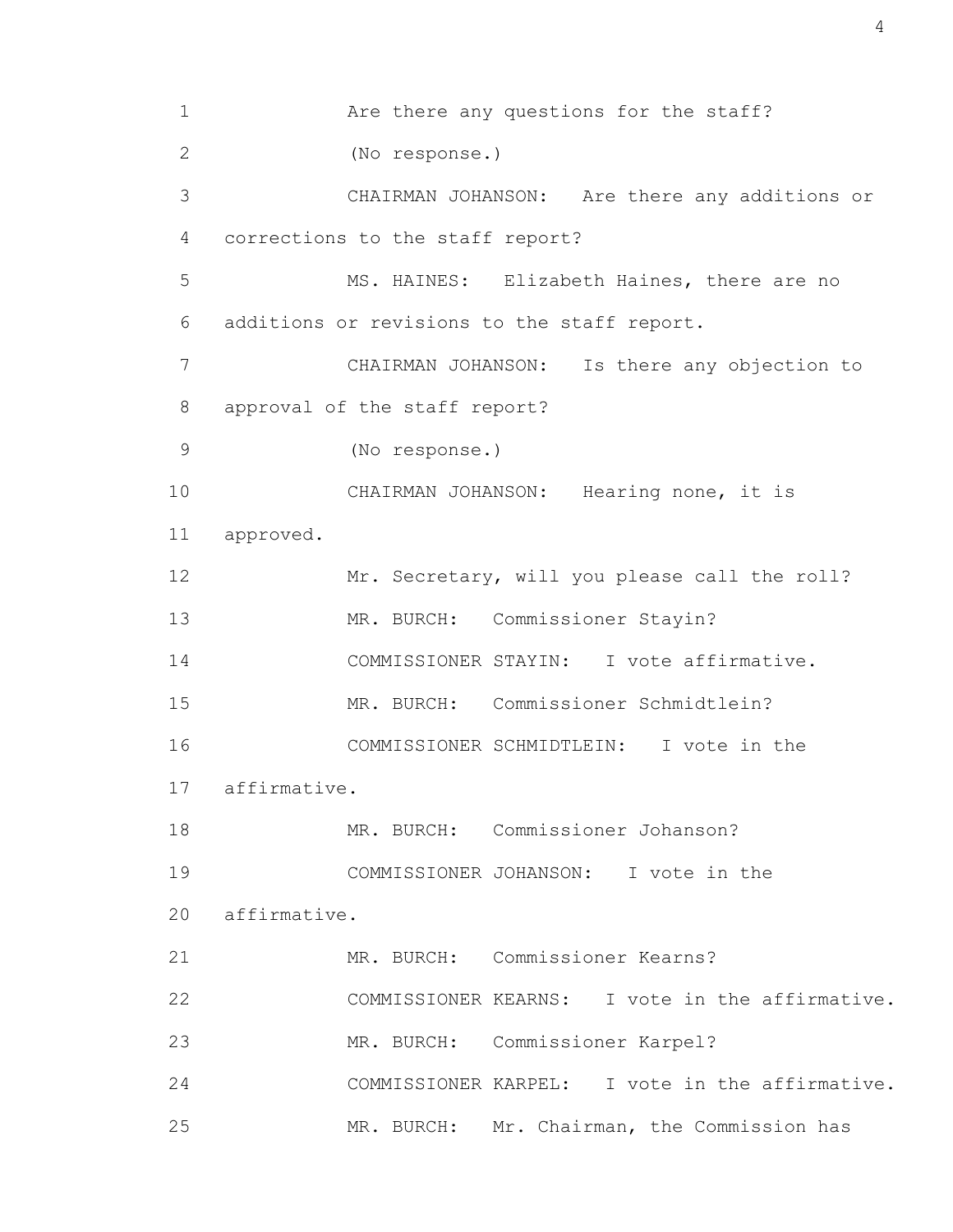1 reached an affirmative determination.

 2 CHAIRMAN JOHANSON: Thank you, Mr. Secretary. 3 Further information concerning this determination will be in 4 the press release. Views of the Commission are currently 5 scheduled to be completed and filed by January 23, 2020. 6 Thank you to all staff who participated in this 7 investigation. Seeing no other business before the 8 Commission, this meeting is adjourned. 9 (Whereupon, the meeting was adjourned at 10 11:02 a.m.) 11 12 13 14 15 16 17 18 19 20 21 22 23 24 25